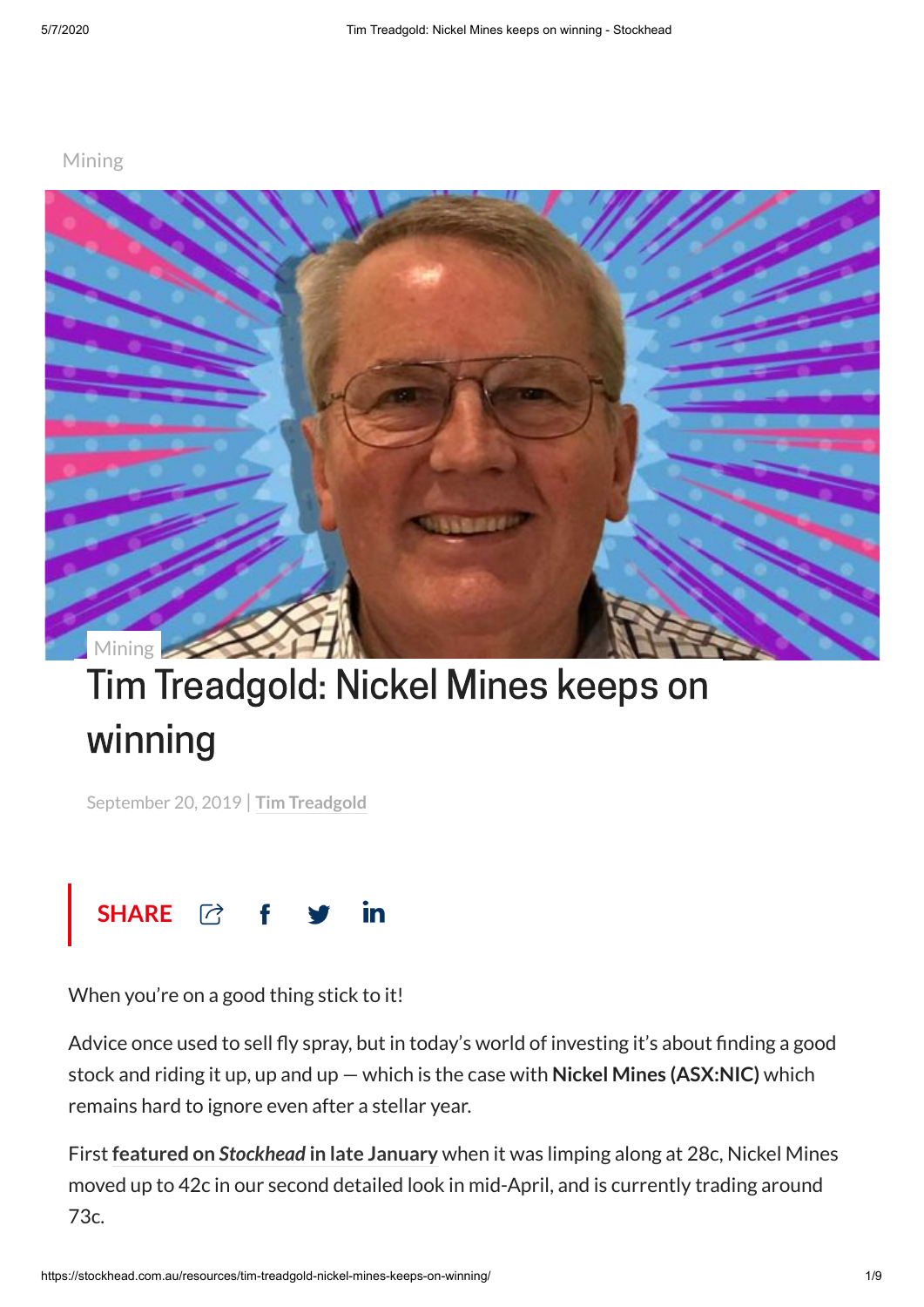But that's not the end of the story about a company which has deviated from the normal course of Australian nickel stocks to take a position in the heart of a rival as the supplier of part-processed material to a Chinese steel mill in Indonesia.

The unusual nature of the Nickel Mines' business model means that it has not attracted mainstream media interest in Australia.

But that's a problem for people ignoring the company, not for investors who recognised early that value can sometimes be created by being a little bit different.

In the case of Nickel Mines, that means either continuing the ride up, or joining the game because the stock has just been set a new price target by analysts at Bell Potter who reckon \$1.24 is in sight – up from their last price forecast of 94c.

Sticking with Nickel Mines is a case of applying the original "stick with it" slogan used to sell Mortein in the 1960s before it switched to Louie the Fly, because the financial numbers in the latest Bell Potter research are more than attractive.

According to the broker, Nickel Mines will blitz its maiden profit of \$7.2m achieved in the year to June 30 by posting earnings of \$154m in the current financial year, rising next year to \$191m.

In simple terms, Nickel Mines is exceeding all its promises as it rides the high nickel price and strong demand from the Chinese operated stainless steel mill at Morowali Industrial park on the Indonesia island of Sulawesi.

"Nickel Mines 2019 financial result came in ahead of our expectations, delivering a maiden underlying net profit after tax of \$7.2m," Bell Potter said.

"While modest, it was ahead of our forecast of a minor loss and was generated during the ramp up and commissioning phase at Morowali."

Unlike conventional nickel producers such as those operating mines in Australia, the Nickel Mines' business is based on large reserves of low-grade laterite (near-surface) ore which is fed directly into a rotary kiln electric furnace (RKEF) to yield a material call nickel pig iron (NPI).

The NPI is then delivered directly to the steel mill operated by Chinese stainless-steel specialist Tsingshan which is producing the world's lowest-cost stainless at Morowali – so low that the Chinese government has imposed a tariff on material delivered to China by a Chinese company.

The involvement of Nickel Mines only goes as far as majority ownership of two "lines" of kilns. The original line is called Hengjaya and the latest is called Ranger. Both lines are 60